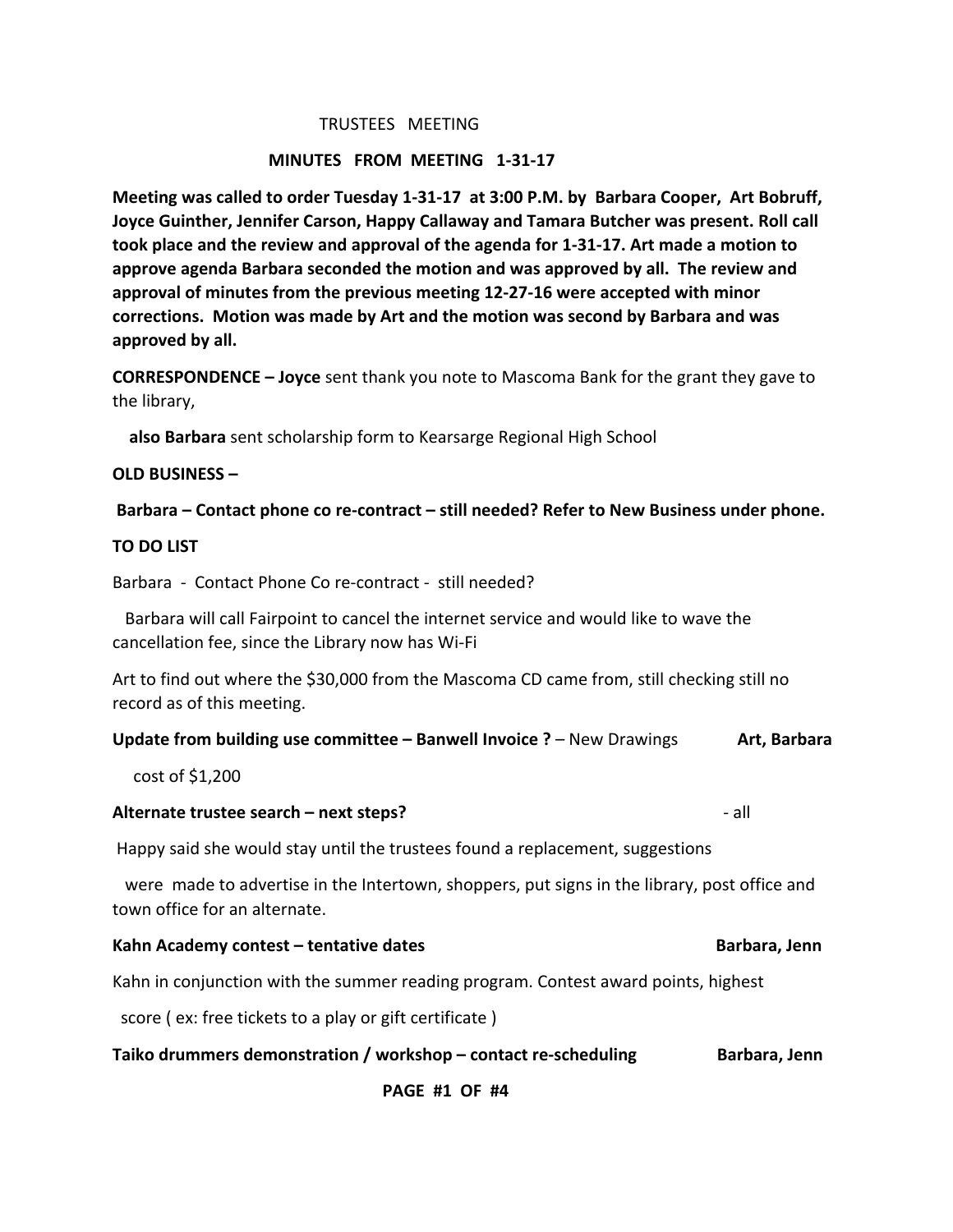#### Signs for the library - **Actival Active Active Active Active Active Active Active Active Active Active Active Active Active Active Active Active Active Active Active Active Active Active Active Active Active Active Active**

Signs will cost approx. \$40 to \$45 and arrows approx. \$18. Email Mary

for details on what are the state requirement for putting signs on Route #114

Joyce made a motion to proceed with the purchasing of four signs and was seconded by Art.

**Renovation plans for the library and their** *funding Art & Barbara*

As of this time waiting new drawings after drawings are received, getting 2-3 people  *together to compose a letter requesting to the patrons of Springfield what library is doing and asking for donations to help the library out in this renovation plan.* 

*CATALOG AUTOMATION PROJECT JENN*

*Status, timeline, progress -----All books in catalog, patrons information in computer, at this time 14 volunteers have been trained on the catalog system. Jenn suggested having an open house to the public, at the library sometime in the middle of March. Preferably on a* Saturday. This will be posted on the Library board outside the time & date. Motion was made by Barbara seconded by Happy. Also changing library summer hours to 5:00 P.M.

#### *NEW BUSINESS*

**Per meeting for the Springfield trustees of trust funds last week, the library** *has an open account, should we clear up this library's debt? Joyce* It was voted by the trustees that the debit of \$308.79 should be cleared, **Barbara made a motion and was seconded by Art.** After this part Art left the *meeting at 4:15 p.m. because of another commitment.* **SCHOLARSHIP APPLICATION** --send e-mail to Jenn on previous application Jenn,Barbara As of this meeting the application will now read "SPRINGFIELD LIBBIE A. CASS *MEMORIAL LIBRARY SCHOLARSHIP" NOTE: NO RECENT SCHOLARSHIP AWARDS* HAVE BEEN MADE BY THE CELESTE KLEIN FUND. NO FURTHER SCHOLARSHIP AWARDS WILL BE MADE UNTIL NOTICE FROM STEVE KLEIN.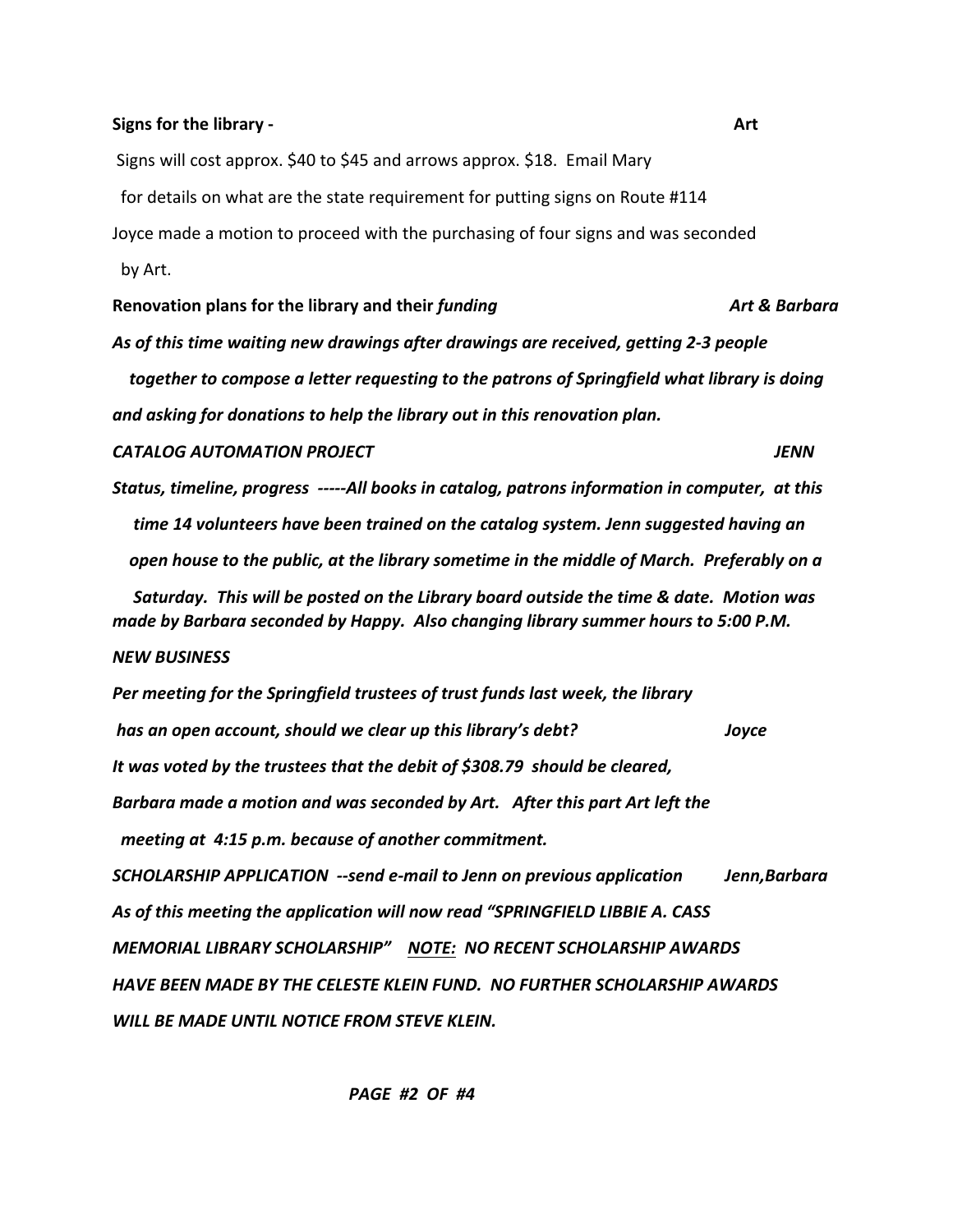**PAGE #3 OF #4** 

presentation. There have been more kids for story hours and also tiny tots.

*They* will make a call to the phone company to see if they can wave any penalties.

*CHANGE OF DATE FOR FEBRUARY MEETING? Jenn*

Since Jenn can't attend the February meeting which would be Tuesday 2-28-17

*she had asked if the trustees could change the date, new date for this meeting only* 

*changed* to Thursday 2-23-17 at 5:00 P.M. which might be changed to a later date and *earlier time at the moment is undecided.* 

## *LOVE* YOUR LIBRARY FUNDRAISER - *Information Jenn*

The library is raising funds for a near future renovation project. The renovation plans can be viewed on the library website. During the month of February sponsor a new book or any book in honor of a loved one. If you would like to sponsor a specific title that you don't see, Jenn will get it for you. Will also be advertised on the bulletin board in the library. Motion was made by Barbara for Jenn to move forward, seconded by Joyce.

Caye's Rug Hooking event - Scheduled for Saturday 3-25-17

Library Director Annual evaluation - timing and the controller controller and the Barbara, all

Will take place sometime in March 2017, no date has been scheduled as of this but looking for a date at our February meeting.

# **ITEMS CARRIED FORWARD FROM PREVIOUS MEETINGS:**

| <b>STRATEGIC PLAN UPDATE</b>                                                            | - Barbara  |  |
|-----------------------------------------------------------------------------------------|------------|--|
| <b>EVALUATE OUR MEETING FORMAT - ORDER OF BUSINESS, ETC.</b>                            | - all      |  |
| WHAT DO THE TRUSTEES AND LIBRARIAN WANT THE FRIENDS TO BUY NEXT?                        | - all      |  |
| <b>REPORTS</b>                                                                          |            |  |
| Committees: Friends of the Library update - no update at the time                       | - Beth     |  |
| <b>Librarian Report -</b>                                                               | - Jennifer |  |
| Local author Dan Szczesny will be sharing his new book "Mosquito Rain" the presentation |            |  |
| will take place on Monday 2-13-17, Slide shows, Springfield residents to share this     |            |  |

*PHONE BILL* ---